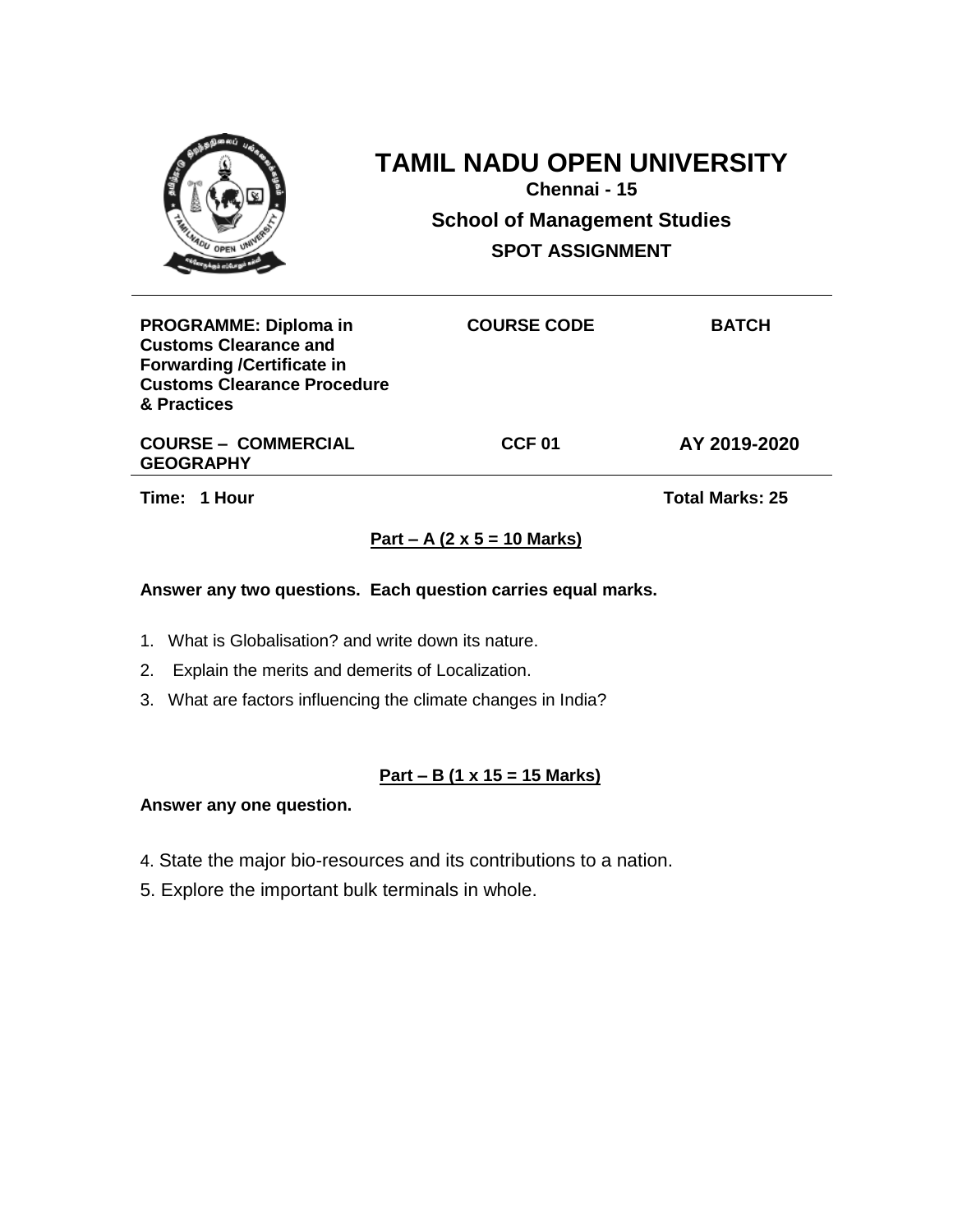| OPEN UN                                                | <b>TAMIL NADU OPEN UNIVERSITY</b><br>Chennai - 15             |              |
|--------------------------------------------------------|---------------------------------------------------------------|--------------|
|                                                        | <b>School of Management Studies</b><br><b>SPOT ASSIGNMENT</b> |              |
| PROGRAMME - Diploma in<br><b>Customs Clearance and</b> | <b>COURSE CODE</b>                                            | <b>BATCH</b> |

**Forwarding/Certificate in Customs Clearance Procedure & Practices**

**LEGAL ASPECTS OF SHIPPING**

**CCF 02 AY 2019-2020**

**COURSE** 

**Time: 1 Hour Total Marks: 25** 

## **Part – A (2 x 5 = 10 Marks)**

## **Answer any two questions. Each question carries equal marks.**

- 1. What do you mean by limitation and statutory time bars?
- 2. Define laytime under charter party and illustrate with leading case laws.
- 3. List salient features of admiralty law.

# **Part – B (1 x 15 = 15 Marks)**

- 4. Critically evaluate various legal remedies available for Breach of Contract.
- 5. To what contracts of carriage the Multimodal Act would apply? Discuss.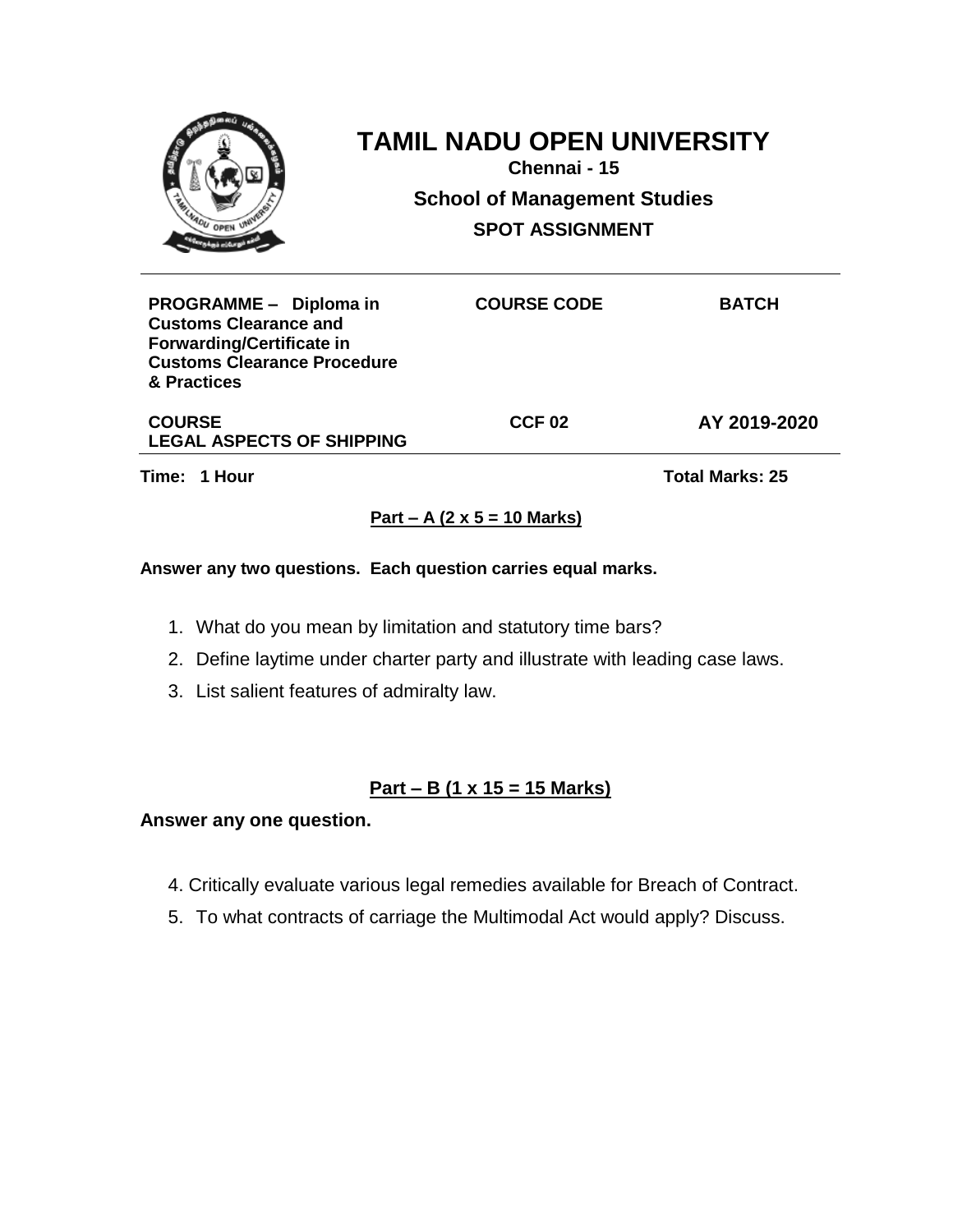| <b>ADU OPEN UNIT</b>                                                                                                                                                                                                        | <b>TAMIL NADU OPEN UNIVERSITY</b><br>Chennai - 15<br><b>School of Management Studies</b><br><b>SPOT ASSIGNMENT</b> |              |
|-----------------------------------------------------------------------------------------------------------------------------------------------------------------------------------------------------------------------------|--------------------------------------------------------------------------------------------------------------------|--------------|
| PROGRAMME - Diploma in<br><b>Customs Clearance and</b><br><b>Forwarding/Certificate in</b><br><b>Customs Clearance Procedure</b><br>and Practices/ Certificate in<br><b>Liner Shipping and Freight</b><br><b>Forwarding</b> | <b>COURSE CODE</b>                                                                                                 | <b>BATCH</b> |
| <b>COURSE-</b><br><b>CUSTOMS CLEARANCE AND</b><br><b>FORWARDING</b>                                                                                                                                                         | CCF <sub>03</sub>                                                                                                  | AY 2019-2020 |

**Time: 1 Hour Total Marks: 25** 

## **Part – A (2 x 5 = 10 Marks)**

### **Answer any two questions. Each question carries equal marks.**

- 1. Write Short Notes on the following:
	- a) Bill of Entry b) Letter of Credit c) Bonded Warehouse
- 2. What is shipping bill? State the various types of shipping bills.
- 3. What is project cargo and how it differs from break bulk cargo?

### **Part – B (1 x 15 = 15 Marks)**

- 4. Explain the procedure for valuation of goods under Customs Act, 1962.
- 5. Explain the Freighting concepts for air cargo and contents of airway bill.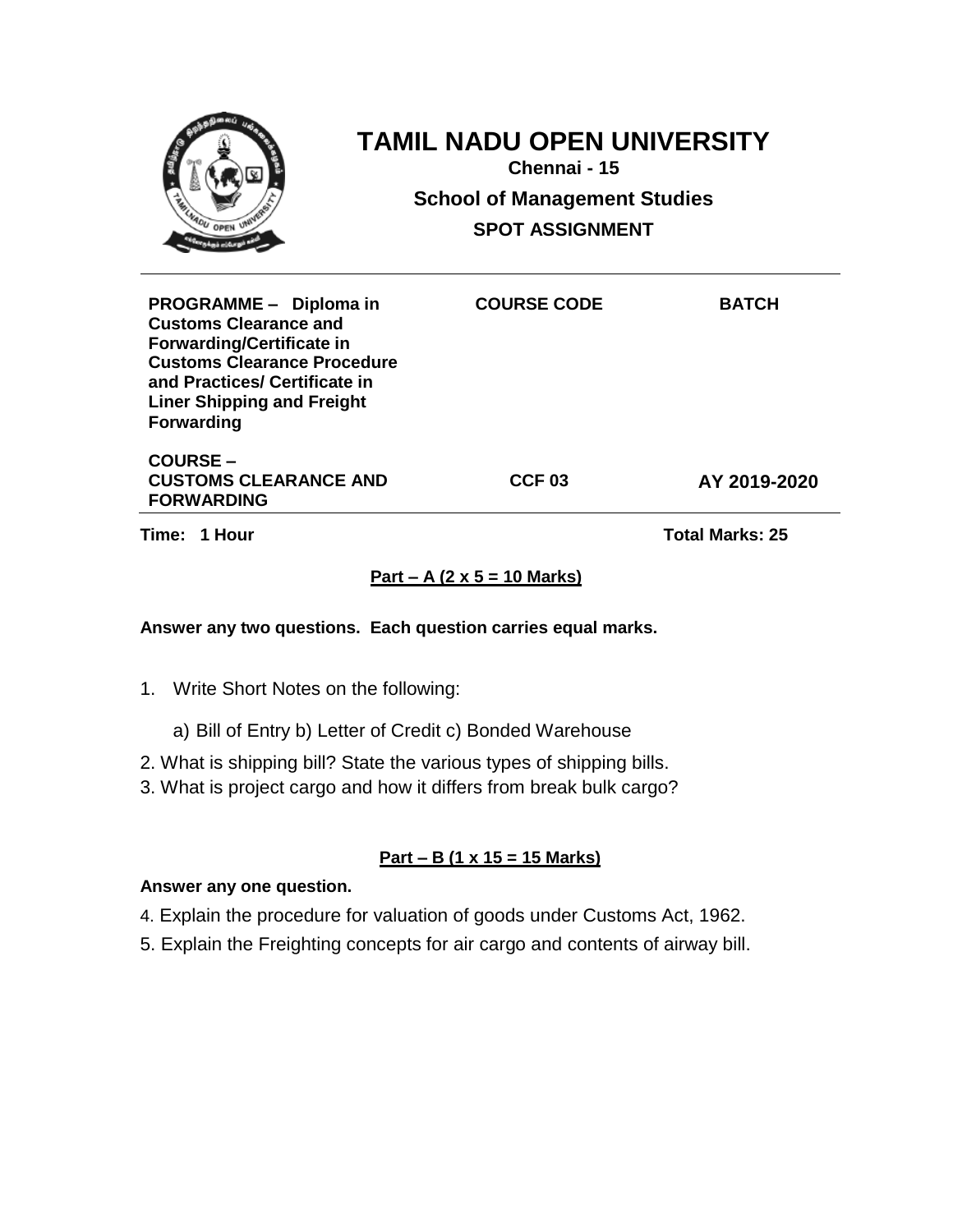| OPEN UNIV                                                                                                                                              | <b>TAMIL NADU OPEN UNIVERSITY</b><br>Chennai - 15<br><b>School of Management Studies</b><br><b>SPOT ASSIGNMENT</b> |              |  |
|--------------------------------------------------------------------------------------------------------------------------------------------------------|--------------------------------------------------------------------------------------------------------------------|--------------|--|
| PROGRAMME - Diploma in<br><b>Customs Clearance and</b><br><b>Forwarding / Certificate in Liner</b><br><b>Shipping and Freight</b><br><b>Forwarding</b> | <b>COURSE CODE</b>                                                                                                 | <b>BATCH</b> |  |

**COURSE SHIPPING BUSINESS CCF 04 AY 2019-2020**

**Time: 1 Hour Total Marks: 25**

# **Part – A (2 x 5 = 10 Marks)**

### **Answer any two questions. Each question carries equal marks.**

- 1. What are the roles of Ship Brokers in the Freight Market?
- 2. What are the various methods of payment in International Trade?
- 3. Explain the various conventions to prevent marine pollution.

## **Part – B (1 x 15 = 15 Marks)**

- 4. Describe the new ship building negotiation and explain typical shipbuilding contract.
- 5. Explain the all modes of payment used in International Trade.